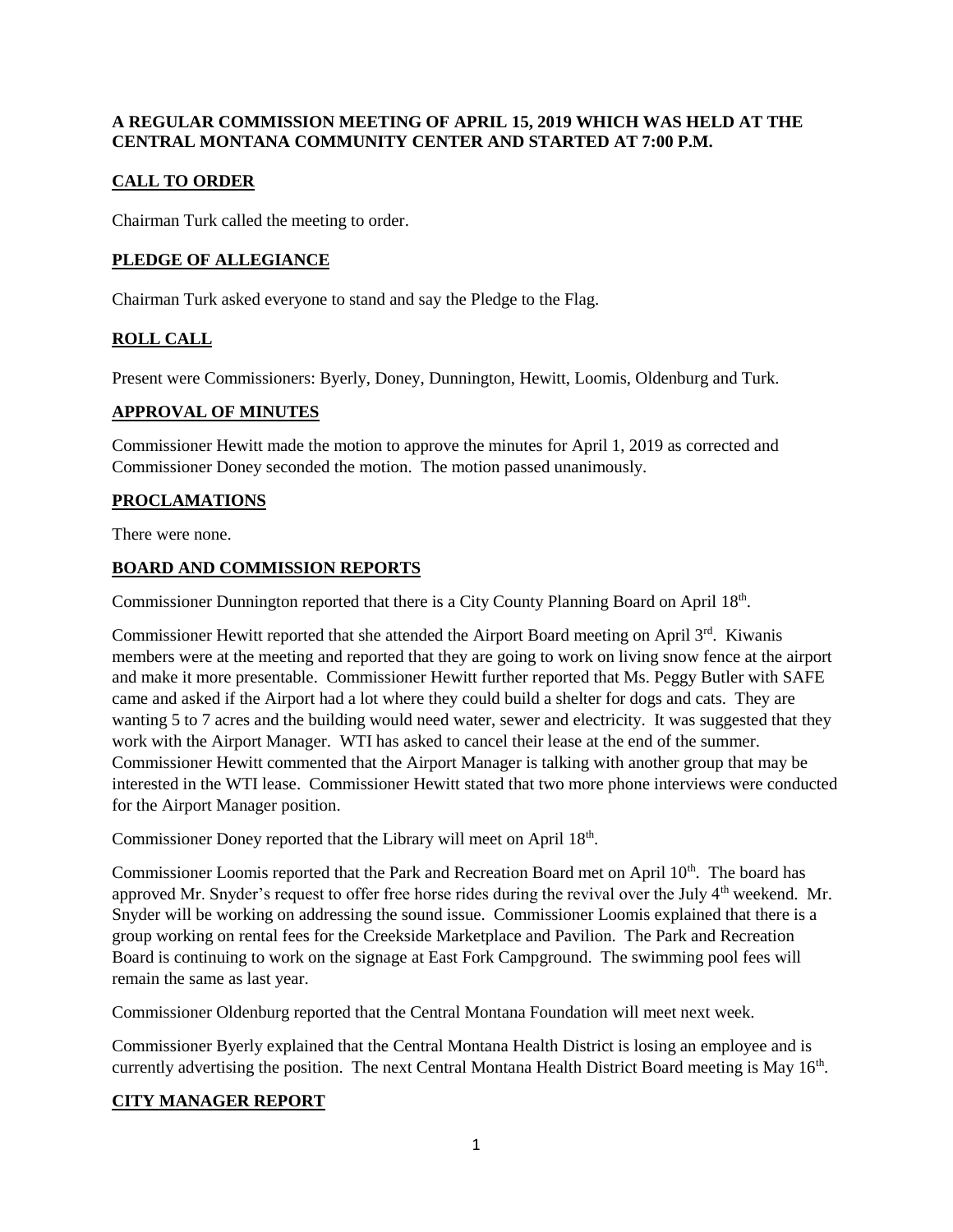City Manager Holly Phelps reported on the following issues:

May is Historic Preservation month and the Historic Resource Commission will be holding their Annual Awards Ceremony on May 22<sup>nd</sup> at 7:00 pm at the Council on Aging.

At the last Historic Resource Commission (HRC) meeting, the group decided not to move forward with stamping the concrete as part of the upcoming sidewalks on Main Street. HRC had received feedback from other communities that the stamping caused untimely deterioration of the concrete and this made HRC rethink their plans for moving forward with this project.

The Library is preparing for their busy summer season. On April 13<sup>th</sup> the Library was closed for staff training. The Author Dinner is scheduled for May  $15<sup>th</sup>$  and this year's author is Keith McCafferty. The Summer Reading Program will kick off June 4<sup>th</sup> and the theme this year is "A Universe of Stories".

This is also a very busy season for the Parks and Recreation Department and there are a lot of activities and groups utilizing the City parks right now. In addition to getting the pool up and running, seasonal staff must be hired and trails maintenance is in full swing. The Park department is also working to make improvements to the campground at East Fork prior to this year's camping season. Improved signage will be installed and this will include the language to charge for camping.

Public Works continues to make repairs to water main that were damaged by the extra ordinarily deep frost this year. They will also begin preparing the Cemetery for Memorial Day.

# **PUBLIC COMMENT**

Chairman Turk explained that the Commission has added a public comment period earlier in the meeting for those citizens that would like to make a comment on non-agenda items. Mr. Battrick asked if an Airport Manager had been hired and the one that was mentioned will they fly in.

# **CONSENT AGENDA**

Commissioner Doney made the motion to approve the consent and agenda and Commissioner Loomis seconded the motion. The motion passed unanimously. The consent agenda was the acknowledgment of the claims that have been paid from March 28, 2019 to April 10, 2019 for a total of \$171,398.01.

# **REGULAR AGENDA – Resolutions, Ordinances & Other Action Items:**

1. Discussion and action on Saving Animals from Euthanasia funding request

City Manager explained that representatives of SAFE were at the last Commission meeting. They informed the Commission of their activities and had asked for some sponsorship from the City. Ms. Peggy Butler, representative of SAFE, explained that they have been to the County Commissioners and they are going to give SAFE \$1,000 for the spay and neuter clinic and they are hoping that the City Commission will match those funds. Ms. Butler stated that it costs \$1,750 a day which includes \$350 for the spay and neutering and \$20 per cat for vaccinations. Ms. Butler further stated that they will be charging a nominal fee of \$10 for those citizens that come to the clinic. City Manager Phelps asked if this clinic is for any animal or just for feral cats. Ms. Butler answered that it is basically for feral cats because there is a huge problem out at Ruby Gulch and that is the first area they are going to address. There is probably a hundred cats out there. Ms. Butler stated that the cats in Ruby Gulch will be dealt with first and then the clinic will be opened up to anyone in the City or County. Commissioner Loomis asked how many days have been paid for so far. Ms. Butler answered 2 ½ and they are hoping to get enough funds for 3 days. The actual SAFE task force will pay \$1400 for the vet's salary and supplies. City Manager Phelps asked if there was any discussion on what would be done with the feral cats, because the City does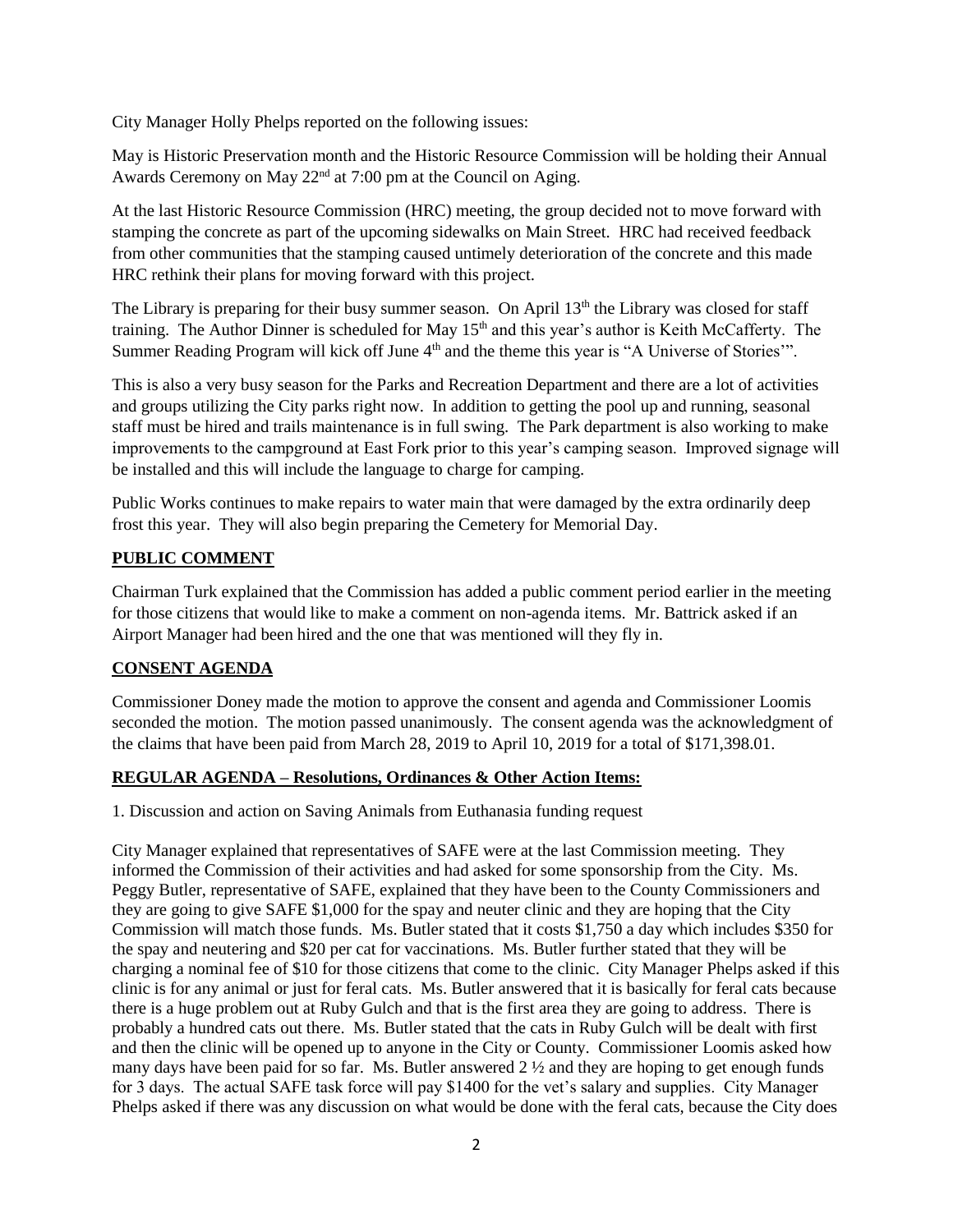have codes in place that doesn't allow feral cats to be released in the City. Ms. Butler is aware of this and will be releasing them back into the County. Ms. Lavonne Jurack, representative with SAFE, explained that the cats will be tagged so that people know if it has been vaccinated and fixed. Commissioner Loomis asked where the \$1,000 would come from in the City's budget. City Manager Phelps explained that currently something like this is not budgeted for and typically the City does not fund these types of things because there are three different entities all doing very similar efforts in our community. City Manager Phelps further explained that the City does offer a space for PALS but do not provide any monetary support. Commissioner Loomis asked if it was appropriate to make a motion for the City to come up with \$1,000 for this project. Commissioner Loomis made the motion to proceed with considering \$1,000 for this project and Commissioner Dunnington seconded the motion. Commissioner Byerly asked where the clinic will be held. Ms. Butler answered it will be in the City limits on 1<sup>st</sup> Ave S. Further discussion followed. Commissioner Byerly commented that the City does already spend money on animal control and is there any data that if the City did give money to this cause will the City see a change. Ms. Butler answered yes, there is information on this all over the internet and Bozeman does a free clinic each year for one week. Ms. Jurack commented that they are planning on doing two of these clinics one now and one in the fall. Ms. Jurack further commented that she has been working with PALS and was able to rehome several cats over the last few months. Ms. Jurack did state that they are collaborating with the other groups. Commissioner Doney stated that those other groups are not here and if we support this issue and then another group comes in and says they have been taking care of the City's issue how does the City deal with that. Commissioner Doney does not want to serve one entity when another entity has been serving the City. Commissioner Loomis commented that this is a one-time request to help with the feral cat situation and is not sure how he would vote at this point int time and would prefer the Ruby Gulch situation was dealt with at this time. Ms. Butler answered that is just fine the County is participating into and they only take care of cats in the county and the City will continue to have a huge problem. Further discussion followed. Commissioner Doney commented that if a clinic is held in the fall then it would give the City some time to go through our process and look at it during the budget. Commissioner Byerly asked if they would come back in the fall to give an update. Commissioner Byerly further commented that the money that the County Commission is giving them a third of it does come from City taxpayers, because City residents are County residents too and pay County taxes. Commissioner Doney would like the mission to be clearer before she would vote for it. Commissioner Loomis explained that he made the motion to be able to discuss this item. Commissioner Loomis withdrew his motion and Commissioner Dunnington withdrew her motion. City Manager Phelps explained that we should look at the current ordinance, gather some call information and see what could be done.

2. Discussion and action on approving Resolution No. 3991, a resolution approving an application for tax increment funds made to the Lewistown Tax Increment Financing District Board

City Manager Phelps stated that at the last Tax Increment Financing Board meeting a TIF application was presented to them for the buildings at 502 W Main to do improvements to the awnings. The TIF board did approve a \$6,600 grant. Commissioner Doney made the motion to approve Resolution No. a resolution approving an application for tax increment funds made to the Lewistown Tax Increment Financing District Board and Commissioner Byerly seconded the motion. City Manager Phelps explained that they will let Ms. Wines know that the grant was awarded and send the necessary paperwork for signage. Commissioner Turk asked for comments from the audience and Commission. There being none, the question was called for and the motion passed unanimously.

3. Discussion and action for a floodplain permit application (19-01) from Big Sky Civil and Environmental on behalf of Idaho-Washington Pole Oil Company to correct previously submitted and approved floodplain permit no. 16-02 to include a portion of property not previously included. The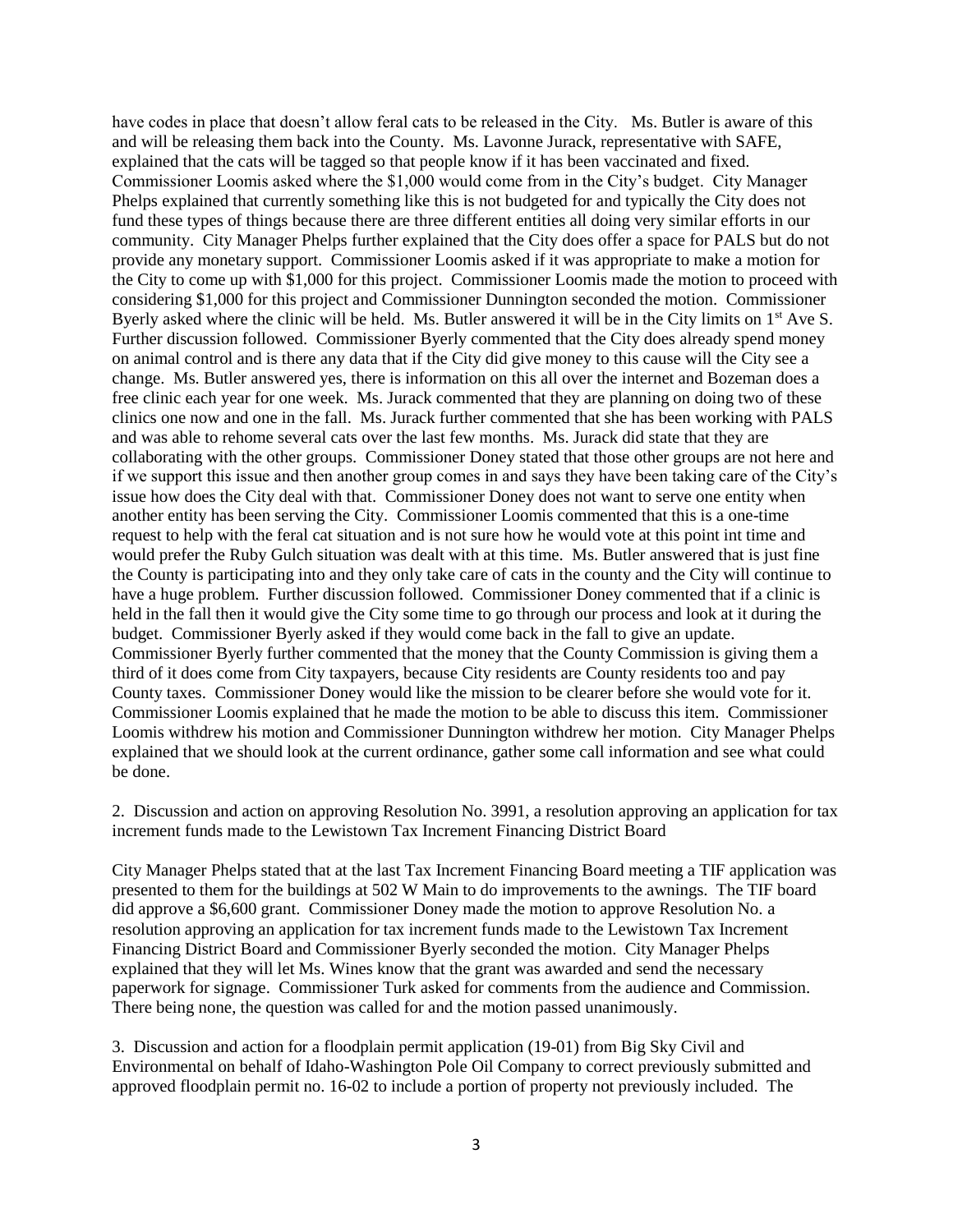project site is located at 520 NE Main Street, Lewistown MT which has also been referenced in permitting documents as 606 and 612 NE Main Street

City Manager Phelps explained that this floodplain permit is for some additional work that was done to the Town Pump with their recent renovations. Planning Director Cathy Barta explained that she did a follow up on the floodplain permit as the renovations at the Town Pump was nearing competition. Planning Director Barta went over the following recommendations: Development of the project shall comply with all applicable local, state, and federal rules and regulations. The applicant is responsible for obtaining all necessary permits from appropriate regulatory agencies prior to commencing work. If any additional permits are required from other regulatory agencies, the applicant shall provide documentation to the Floodplain Administrator to verify that all required permits have been obtained. The Lowest Floor of the building must be elevated two (2) feet above the Base Flood Elevation or adequately dry flood proofed according to Section 10.4 of Lewistown Ordinance 1752 Floodplain Regulations and MCA 76-5- 402(2)(c). The Lowest Floor may be wet proofed provided the use is limited to only parking, loading and storage of equipment or materials not appreciably affected by floodwater. Flows will not be redirected outside the mapped 100-year floodplain. Said permit shall become null and void if conditions are not appropriately satisfied or if work is done beyond the scope authorized herein. Prior to the expiration date of the permit, the applicant may submit a written request to extend the duration of the permit. Commissioner Doney made the motion to approve a floodplain permit application (19-01) from Big Sky Civil and Environmental on behalf of Idaho-Washington Pole Oil Company to correct previously submitted and approved floodplain permit no. 16-02 to include a portion of property not previously included. The project site is located at 520 NE Main Street, Lewistown MT which has also been referenced in permitting documents as 606 and 612 NE Main Street with the recommendation as outlined in the staff report and Commissioner Dunnington seconded the motion. Commissioner Turk asked for comments from the audience and Commission. There being none, the question was called for and the motion passed unanimously.

4. Discussion and action on approving the Environmental Assessment prepared by Snowy Mountain Development Corporation as submitted

City Manager Phelps explained that Ms. Jamie Sura, owner of the Slater Building, is working with Snowy Mountain Development Corporation to submit a USDA Rural Energy for American Program application grant for energy efficiency aspects of the project. This grant would provide funding for windows, insulation and is truly an energy efficiency grant. City Manager Phelps explained that in the packet was the environmental assessment checklist. City Manager Phelps further explained that there are some typos on the checklist and those have already been addressed. City Manager Phelps explained that she would like the City Commission to concur there is no need for an environmental impact statement and would be approving the environmental assessment as submitted. Commissioner Doney made the motion to approve the Environmental Assessment prepared by Snowy Mountain Development Corporation as submitted and stating there is not need for an environmental impact statement and Commissioner Oldenburg seconded the motion. Commissioner Turk asked for comments from the audience and Commission. There being none, the question was called for and the motion passed unanimously.

5. Discussion and action on authorizing City Manager to prepare and sign a support letter for MTAM Surcus, LLC for the submission of a USDA Rural Energy for American Program application grant for the energy efficiency aspects of the project

City Manager Phelps explained that she is asking permission to prepare and sign a support letter for the Slater Building to include when submitting a USDA Rural Energy for American Program application grant for the energy efficiency aspects of the project. City Manager Phelps explained that this is a great program and allows owners to recover about 25% of their energy improvements and it makes the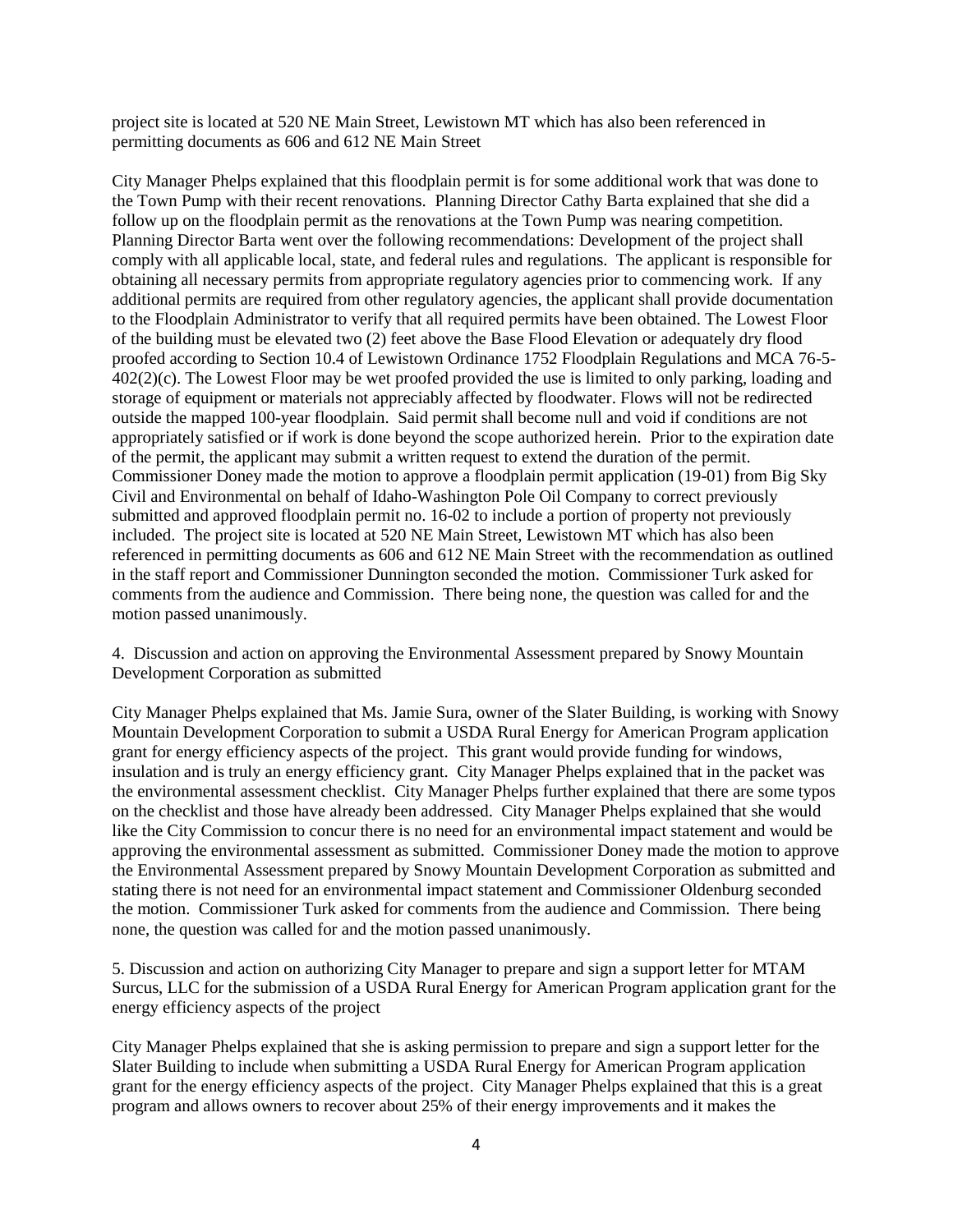buildings more affordable ongoing. Commissioner Oldenburg made the motion to approve authorizing City Manager to prepare and sign a support letter for MTAM Surcus, LLC for the submission of a USDA Rural Energy for American Program application grant for the energy efficiency aspects of the project and Commissioner Loomis seconded the motion. Commissioner Turk asked for comments from the audience and Commission. There being none, the question was called for and the motion passed unanimously.

#### 6. Discussion and action to authorize City Manager to execute settlement agreement with Keith Kucera

City Manager Phelps explained that before the Commission tonight is a proposed settlement agreement with Mr. Keith Kucera. City Manager Phelps stated that as you know we were getting ready for the arbitration on his termination and the City Attorney had worked very hard on preparing witnesses and getting ready for the arbitration. The proposed settlement agreement was achieved late last week and City Manager Phelps stated that she feels this is the best way to put the issue behind us and move forward. City Manager Phelps explained that in this agreement there is no admission of fault on either party and prevents any future claims by any party moving forward. City Manager Phelps further explained that the agreement does allow Mr. Kucera to resign instead of being terminated and certain information will be removed from his personnel file. City Attorney Boettger stated that often he gets asked why would we settle on cases like this when the City felt it was correct in its action initially why would we settle. City Attorney Boettger explained that there is always uncertainty going into an arbitration or trial. An arbitration is essentially a trial. City Attorney Boettger further explained that essentially you put the decision in one person's hands. City Attorney Boettger commented that City policy outlines the grievance process and termination to determine the final outcome by the arbitrator instead of going to court. The idea is it is to be quicker and more economical for both parties and quicker decision. City Attorney Boettger explained that the City Manager worked very hard initially in making very tough decisions about this case. City Attorney Boettger stated that human resources decisions in any business including the City are always the most contentious and thankfully with good management there typically is not a lot of them. City Attorney Boettger commented that when you have a contentious human resource issue it affects more than the employee it affects the whole department, which in this case is the Fire Department. The settlement puts a finality to the situation and allows the City and department to move forward. City Attorney Boettger explained he does not know what the outcome of the arbitration would have been, but felt that the City had a very strong case and the City Manager did all that she could do to resolve the issue. There was a very extensive investigation done, the policy and procedures manual were followed and the City's insurance company helped and was in agreement with our case. City Attorney Boettger further explained that when it comes right down to the decision whether he felt the case was strong or not there was no way to predict the outcome. City Attorney Boettger stated that he supports the City Manager's decision, he feels it is fair and feels this will put the issue behind the City and allows the departments to move forward. Commissioner Doney asked if resignation or termination affect the individual's retirement that he is going draw. Commissioner Doney asked if there were things that we learned from this and will there be some changes going forward. City Attorney Boettger answered yes, he thinks the Fire Department will look at way's things are being done and make sure they are done differently. It will also make department heads more aware of issues and how things should be handled going forward. Commissioner Doney asked where the money would come from. City Manager Phelps answered that there were legal services already budgeted and the remaining money would come from the department. Commissioner Hewitt made the motion to approve authorizing the City Manager to execute settlement agreement with Keith Kucera and Commissioner Byerly seconded the motion. Commissioner Turk asked for comments from the audience and Commission. There being none, the question was called for and the motion passed unanimously.